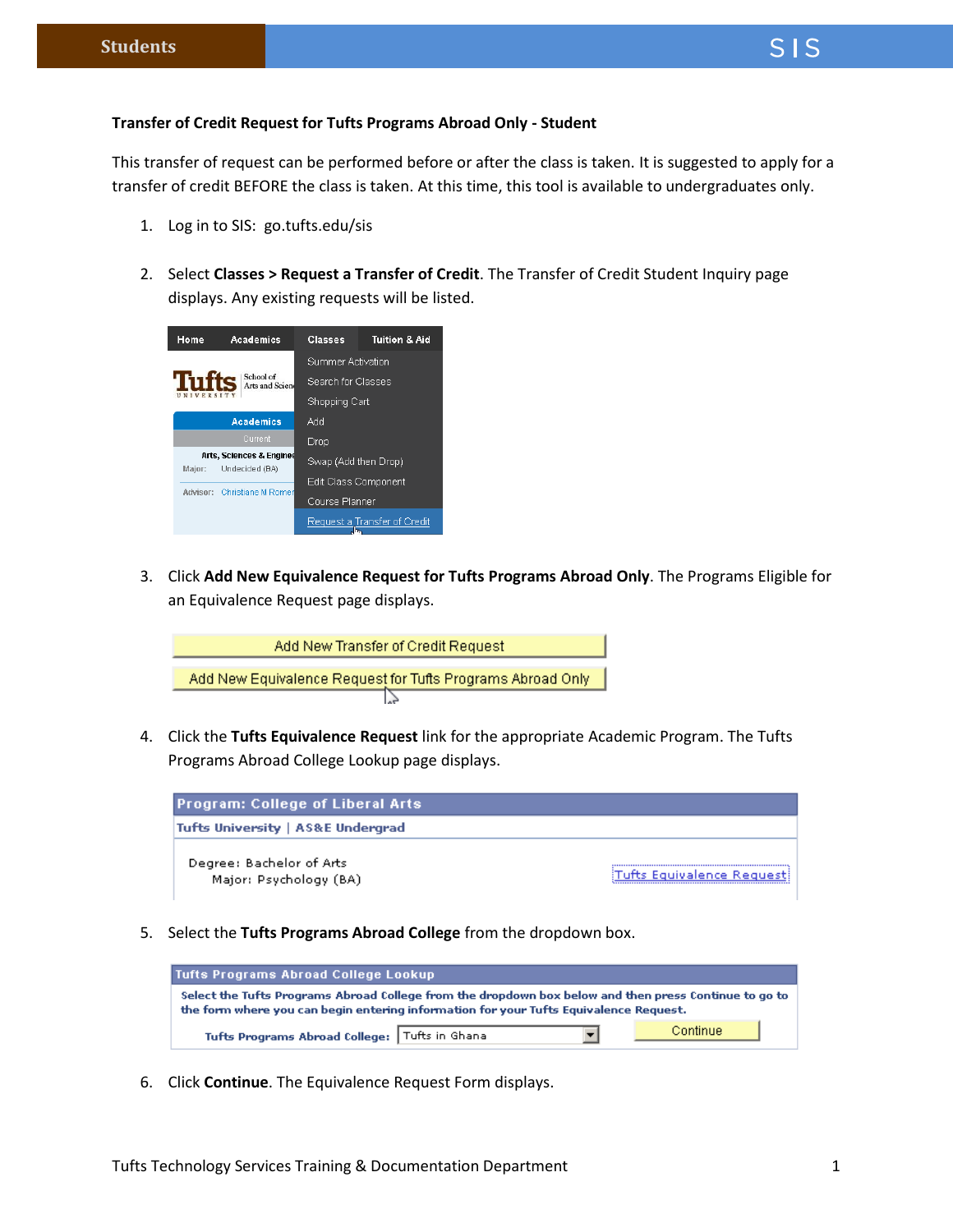- 7. Enter the **Title of the Course from the college's Catalog**.
- 8. Enter the **Course Number from the college's Catalog**.

| I ▼ Transfer of Credit Course Information:       |                   |
|--------------------------------------------------|-------------------|
| College where you will take this course:         | Tufts in Ghana    |
| *Title of the Course from the college's Catalog: | Independent Study |
| *Course Number from the college's Catalog:       | ICLS 606          |

- 9. You do not need to fill in the **URL** field.
- 10. In the **Tufts Department for this Course** field, enter the department (e.g., Psychology) that will receive the transfer of credit equivalency request.



- 11. Enter the **Subject**.
- 12. Enter the **Course Number from Catalog**. Course Attribute and Attribute Values display.

| $\blacktriangledown$ Tufts Equivalent Course Requested: |               |                                      |          |  |  |  |  |  |
|---------------------------------------------------------|---------------|--------------------------------------|----------|--|--|--|--|--|
| Subject:<br><b>Course Number from Catalog:</b>          | PSY<br>136627 | Psychology<br>Readings In Psychology | PSY 0097 |  |  |  |  |  |
| <b>Course Attribute</b>                                 |               | Course Attribute Value               |          |  |  |  |  |  |
| Engineering Requirements                                |               | SoE-HASS-Social Sciences             |          |  |  |  |  |  |
| LA Undergrad Distribution Reg                           |               | LA-Distribution-Social Science       |          |  |  |  |  |  |

13. Enter the **Tufts Term when Course taken**.

2142 Spring Term 2014 \*Tufts Term when Course taken:

- 14. Enter any Comments regarding the request (e.g., "Need this credit for my major.")
- 15. Click **View the Programs Abroad Course Equivalence Policies and Procedures**. The Tufts Programs Abroad Equivalence policy and procedures page displays.
- 16. Read the policy and procedures and at the bottom of the page click **Return**.
- 17. Check **I have read the Policies and Procedures and I agree to abide by these policies and procedures.**